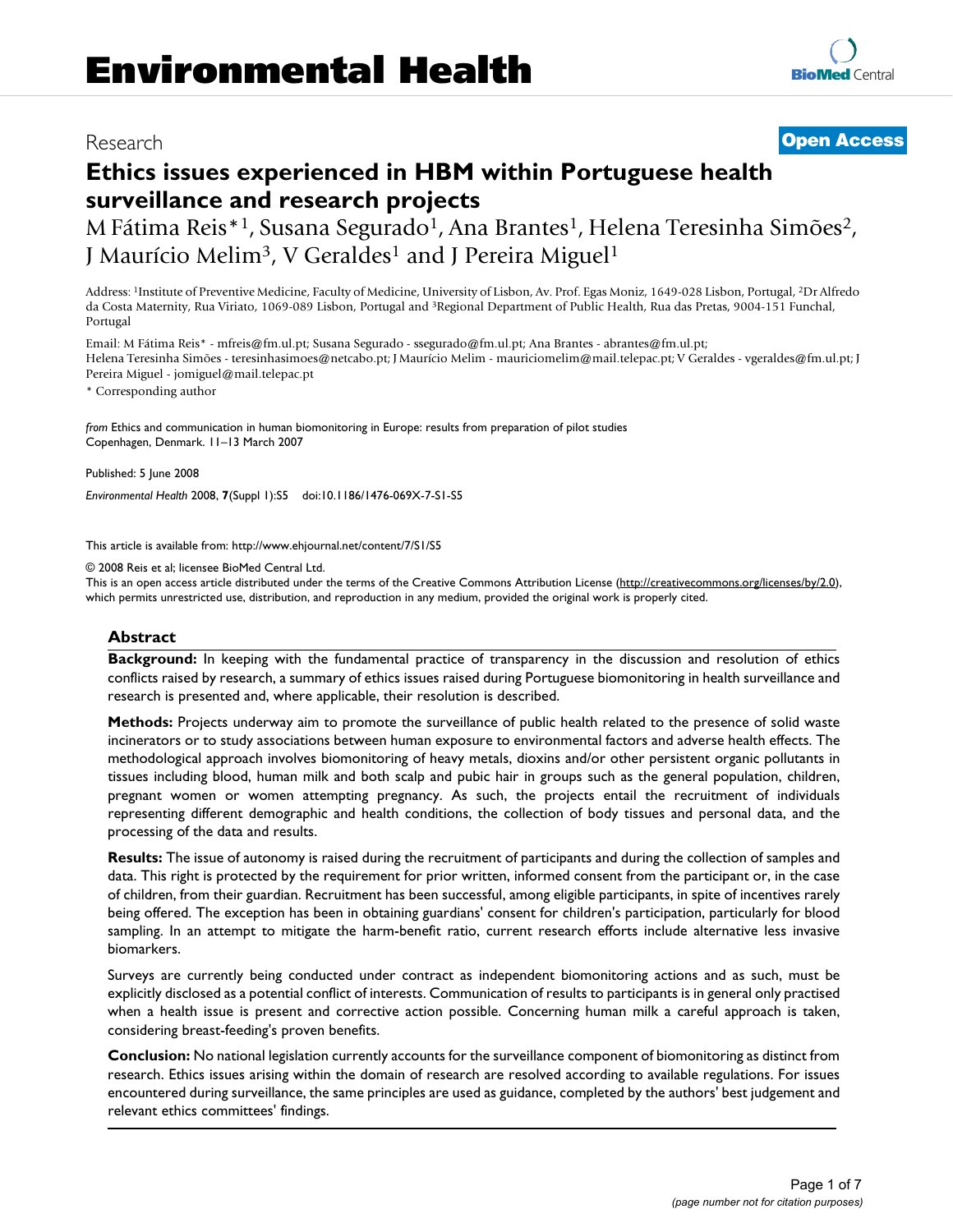#### **Background**

Transparency is of fundamental importance in the discussion and resolution of ethics problems raised within scientific practice, besides being an ethical requirement itself. It is important that ethical challenges, solutions and evaluation of those solutions are documented [1], not only as an ethical responsibility [2], but also in order to be able to refute accusations of improper conduct and to inform other researchers facing the same issues in similar or follow-up research. As a recent science which is developing rapidly under the growing attention that the field of Environmental Health is attracting, human biomonitoring (HBM) is a case in point. Both its overlap of the fields of medicine and environmental sciences and the difficulty in categorically classifying it as any of the classical epidemiological study designs, further mean a lack of comparable experience and correspondingly, of any existing legal framework.

In this regard, it is the authors' objective to disclose the main ethics issues encountered during human biomonitoring conducted in Portugal and describe how they have been handled and/or solved.

#### **Methods**

The authors' current biomonitoring projects, hereby referred to by their Portuguese acronyms, include ProVEpA, which involves biomonitoring of dioxin-like compounds and heavy metals, in tissues including blood and pubic hair, in the general population and pregnant women; monitoring of lead and mercury in blood and hair in children; and monitoring of dioxin-like compounds in human milk, and having involved approximately 1,700 participants in both Lisbon and Madeira since 1999. Its main aim is the surveillance of the effects of the proximity of municipal solid-waste incinerators on levels of the potentially most harmful substances released during the process of incineration. Temporal trends of these levels are also monitored, as are potential adverse health effects in neighbouring populations.

Recruitment strategies have evolved since the start of the study. Currently, general population adults are recruited among blood donors through collaboration with the national institute for blood collection which allows the authors' team to accompany its mobile units. Pregnant women are recruited at ante-natal appointments in maternities or, when umbilical cord blood and pubic hair samples are required as opposed to venous blood, in prelabour in obstetric wards. They are often followed through and further donate human milk samples. Recruitment of children aged one to six years is performed in hospitals and primary health-care centres. For blood sampling, targeted children are those scheduled to draw blood for other purposes, whereas for hair sampling a hair-cut is purposely arranged.

In all of these groups recruitment is only conducted among apparently healthy individuals and equal numbers of age and (when relevant) gender-paired residents or workers in the areas of study and control areas are enrolled. For children, age groups are targeted in order that ages 12–24 and 25–36 months are 50% over-represented as compared to older groups.

The project entitled VAEDA involves the monitoring of blood lead and dioxin-like compounds and their potential association with the incidence of miscarriage and aims to enrol 200 women in Lisbon and Madeira. The recruitment strategy of VAEDA involved setting up a toll-free call centre and widely disseminating details of the study including its phone number, in order to reach the specific target population of women trying, or about to try, to become pregnant. Dissemination has comprised TV reports and interviews, articles in newspapers and magazines, raising awareness among primary health care workers and the distribution of flyers and posters in primary health-care centres, maternities, pharmacies, shops and hairdressers.

Following a World Health Organization (WHO) protocol [3], another study monitors twelve persistent organic pollutants in human milk and geographically representative sampling is being achieved through local recruitments by family health doctors in primary health-care centres.

The authors' most recent study is FEXHE-BIO, determining foetal exposure to lead and correlation with environmental indicators including lead in moss and topsoil. Here recruitment of apparently healthy pregnant women resident in Central Portugal for at least 5 years is ensured by a national network of hospitals and maternities.

In all studies participation involves a tissue or fluid collection procedure, accompanied by a questionnaire and a written informed consent form. It is generally a once-off event, with the only exceptions being annual sampling performed for general population adults in Madeira, and daily urine collection during three menstrual cycles for women attempting pregnancy in VAEDA. No medical records are consulted and all requested health information is provided by the participant, of their own free will. Written informed consent is obtained in all studies conducted. It includes a brief explanation of aims, benefits and requirements of participation, an explanation that withdrawal of consent is permitted at any time and an assurance of the confidentiality of data collected.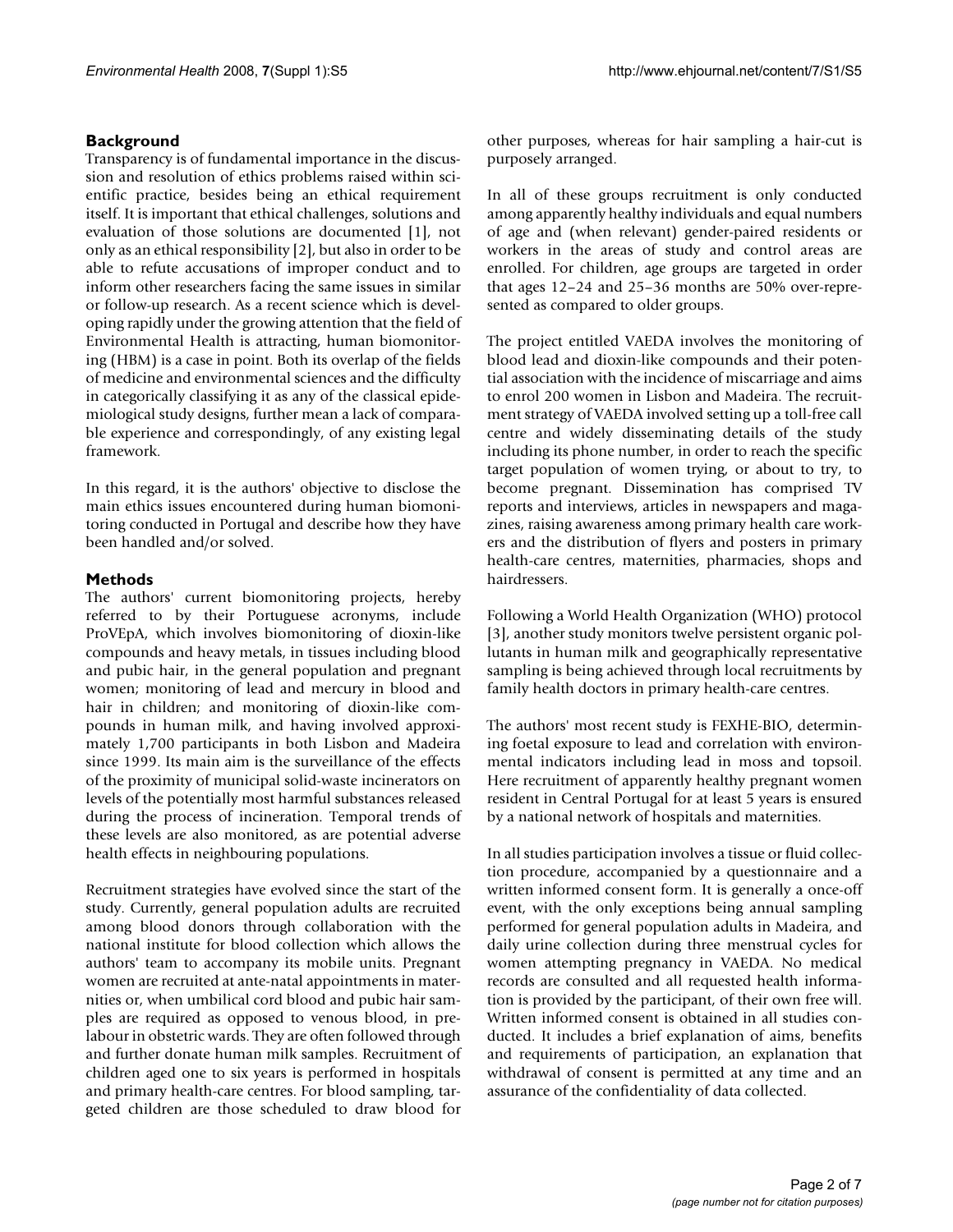Results are communicated to participants only when their readings are outside the normal range towards levels considered adverse to health, with the exception of pregnancy monitoring in VAEDA, whose results will be imparted at the end of the study.

Compensation is generally not provided in return for participation. The exceptions are, for participants in the ProVEpA project, the provision of routine blood tests to general population adults and of vouchers for hair-cuts to children, which simultaneously serve the purpose of hair sampling. Participants in VAEDA are offered the opportunity to participate in a number of health awareness actions.

#### **Results and discussion** *Autonomy*

Autonomy is one of the basic ethical principles governing all research involving human subjects. It upholds the subjects' right to be fully informed and free to decide whether they wish to participate [4] and underlies the requirement for situated Informed Consent. However, groups with diminished autonomy, such as children, though impeded from providing consent in these terms, cannot ethically be excluded from research, as often they are among the most vulnerable and at-risk groups and as such are afforded specific protection under national law [5]. The responsibility for the protection of their rights is shifted to their guardians, with the researchers also accountable through their code of ethics.

Increasingly, in research involving children, the assent of the child is required, in addition to the informed consent of one or both parents/guardians. This involves a child's affirmative agreement to participate in the research and not mere failure to object [6]. Although assent of the child is not explicitly defined or required by law, their rights are assured by national law [7,8] and the European Convention on Human Rights and Biomedicine determines, in the context of health interventions, that the opinion of the minor must be taken into consideration in proportion to their age and maturity [9]. Children, during gestation and after birth, form an important component of the authors' research. This results from a decision implicitly prioritizing the protection of a vulnerable group over their right to self-determination.

The afore-mentioned Convention also defines that research may only be carried out on a person who does not have the capacity to consent if "the results of the research have the potential to produce real and direct benefit to his or her health" unless "the research has the aim of contributing, through significant improvement in the scientific understanding of the individual's condition, disease or disorder, to the ultimate attainment of results capable of conferring benefit to the person concerned or to other persons in the same age category or afflicted with the same disease or disorder or having the same condition"[9]. Although the latter validates research activities in biomonitoring, surveillance is not encompassed in the definition of research as the production of new, generalizable knowledge, as distinct from knowledge pertaining only to a particular individual or programme [10]. However this borders on a semantic issue in that surveillance equally aims to contribute to the scientific understanding of individuals' condition, with the ultimate aim of conferring benefit to the person concerned or others in the same condition by providing information which can be linked to health effects. As such, it is the authors' best interpretation that surveillance should be guided by this legislation in addition to pondering input from the relevant health ethics committees and other bodies.

### *Beneficence*

The principle of doing good [2,4], or maximizing benefits over harms [10] and non-maleficence, the principle of not harming, inherent to the field of health-care, can become a surprisingly contentious issue in public health, in that the latter is principally concerned with community health, whose interests occasionally collide with the interests of health or well-being of individuals. An interesting example is vaccination: in diseases which are nearly eliminated, incidence of adverse effects is in some cases greater than morbidity of the disease itself, yet elimination is obviously in the public's interests.

Biomonitoring is even more debatable in that direct health benefits are only occasionally produced, for example when levels detected are in the range of those known to affect health and remedial action is possible. Where biomonitoring involves research into the health effects of a substance's body burden, health benefits are indirect and not immediate.

Invasive sampling techniques such as blood withdrawal pose a small but not insignificant risk to an individual's health, which in the context of research is generally judged to be outweighed by the greater community good.

In the context of children's participation, requesting altruistic actions from an individual who cannot provide true informed consent is ethically debatable however, notwithstanding the nobility of the principle of protecting the vulnerable.

In legislative terms, the situation is equally contradictory, with the European Convention on Human Rights stating that "the interests and welfare of the human being shall prevail over the sole interest of society or science", yet foreseeing restrictions to this "in the interest of public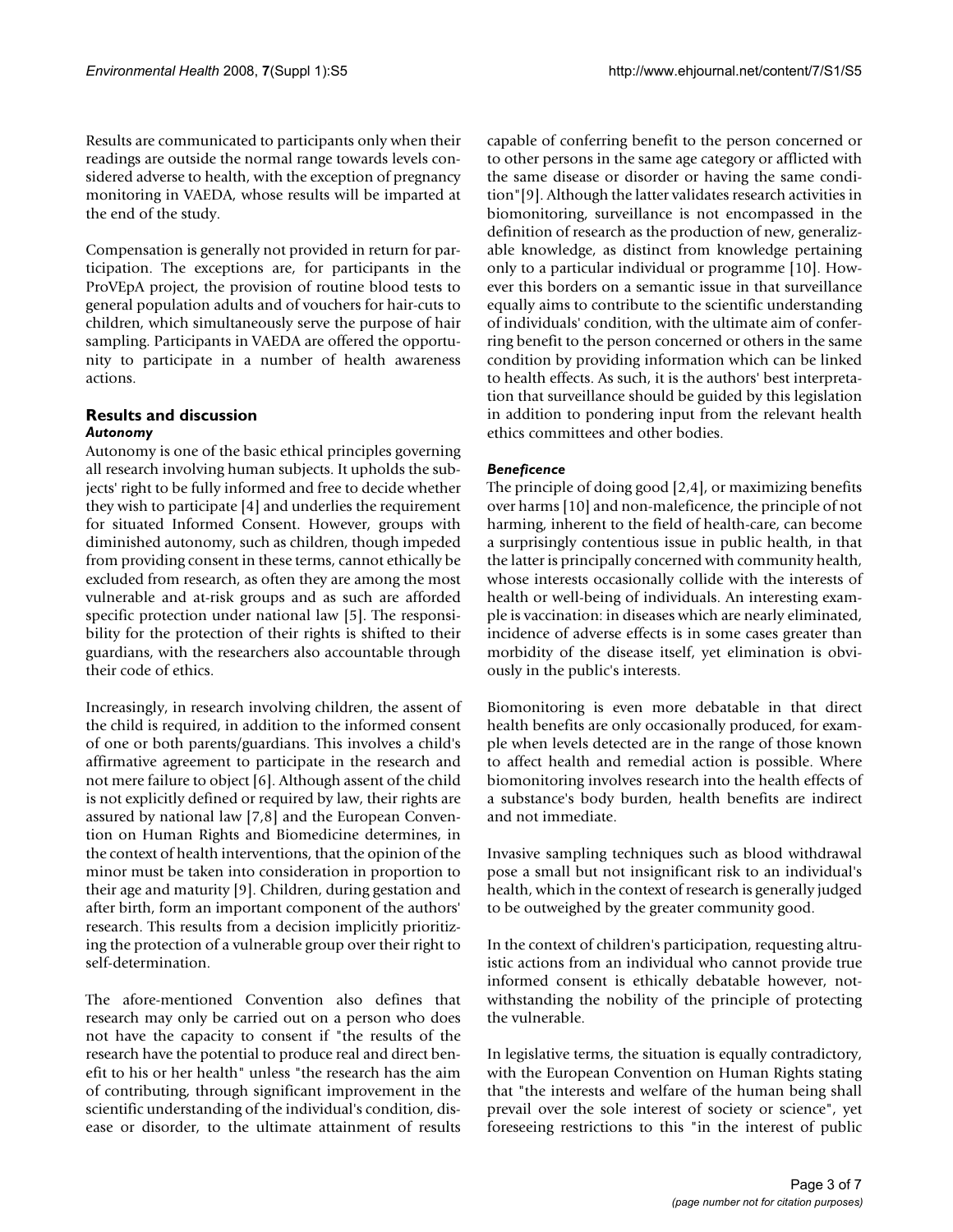safety, for the prevention of crime, for the protection of public health or for the protection of the rights and freedoms of others" [9].

The authors' current research includes attempts to correlate hair and blood heavy metal levels in children, to determine if the less invasive technique with hair samples could replace the need for blood sampling. Similarly, pubic hair from pregnant women at the time of birth is collected and analysed for correlation with blood heavy metal levels.

#### *Other ethics issues related to recruitment and sample collection*

The lack of any immediate benefit for the participant, while not in itself a deterrent, does not on the other hand constitute an incentive to voluntary participation. Added to the fact that individuals should not be pressured to participate in a study [10], recruitment can often constitute a limiting factor. Whereas payment for participation is often deemed unethical and may even be illegal [9], "compensation" for time lost or travel expenses is acceptable practice. Our experience of performing and reporting routine blood tests as a bonus has proven successful in the ProVEpA project in recruiting participants from the general population. Refusals to participate are extremely rare in this group, mainly due to the fact that recruitment is currently performed among blood donors and participation implies only a small increase in the volume of blood withdrawn. The strategy of approaching subjects who are drawing blood for other purposes has also proven successful in recruiting pregnant women, in both ProVEpA and FEXHE-BIO, with few refusals reported.

Recruitment of children has been problematic however, and medical appointments have not proven to be successful recruiting-ground, not only because the children are frequently accompanied by an adult other than a parent, who are understandably less willing to provide consent, but also because the parents themselves will often not allow blood withdrawal solely for monitoring purposes if it is not otherwise required for medical reasons. Obtaining hair samples from the children has posed the least problems and the compensation strategy of providing vouchers for corrective hair-cuts has proven popular. An initial attempt at recruiting children from pre-school facilities was abandoned after, in addition to parents' reticence, staff expressed concerns about the children associating the negative experience of blood withdrawal with the location, aggravating the unwillingness many children already displayed in attending. This was upheld as a valid ethical concern.

Consent has also not been the obstacle to obtaining pubic hair from pregnant women as they are recruited in prelabour in obstetric wards prior to routine pubic shaving. Differences in grooming habits between regions have led to women in Lisbon providing insufficient hair for these analyses to continue while in Madeira this problem has not arisen and sampling is still in place.

Donation of umbilical cord blood for sampling in ProVEpA provides useful estimates of maternal pollutant load and of foetal exposure, but decreases in adhesion rates forced the practice to be dropped in Lisbon, although still ongoing in Madeira. A contributing factor is thought to be the increase in the number of parents cryopreserving umbilical cord stem cells in private bio-banks for future health-care options for their child, an interesting ethical issue itself [11].

The non-targeted recruitment strategy of VAEDA, where potential participants contact a toll-free call centre of their own initiative, enables records of contacts made and subsequent participation to be kept, with a current recruitment rate of 44%. The main reasons for not participating include non-eligibility and misunderstanding of study aims. The strategy also guarantees a low refusal rate – just 13% of women who contact the call-centre but do not end up participating.

Health-care worker involvement in recruitment has proven one of the most successful strategies, in both VAEDA and FEXHE-BIO, due to their direct contact with the pool of potential participants which means a greater number can be approached and also to the professional relationship of trust, which improves rates of consent.

Media participation in publicizing the projects has been invaluable in studies such as VAEDA which involve recruitment addressed to an extremely specific population sub-group (healthy women attempting to become pregnant). A broader dissemination of the aims and results of HBM needs to be undertaken as a priority, not only as raising public awareness should increase participation rates, but also in the interests of openness and transparency.

#### *Conflicts of interests*

Any agency performing independent intervention evaluation/consultancy is faced with a potential conflict of interest. ProVEpA is conducted as a surveillance study of human exposure to the most critical pollutants of solidwaste incinerators and potentially associated health effects in populations residing in their vicinities, commissioned by waste management companies Valorsul and Valor Ambiente. The study is therefore financed by entities that have obvious vested interests in the outcome of the study. Ethically, transparency is key, requiring full disclosure of the conflict of interest [10] and relying on the scientific objectivity and impartiality of the researchers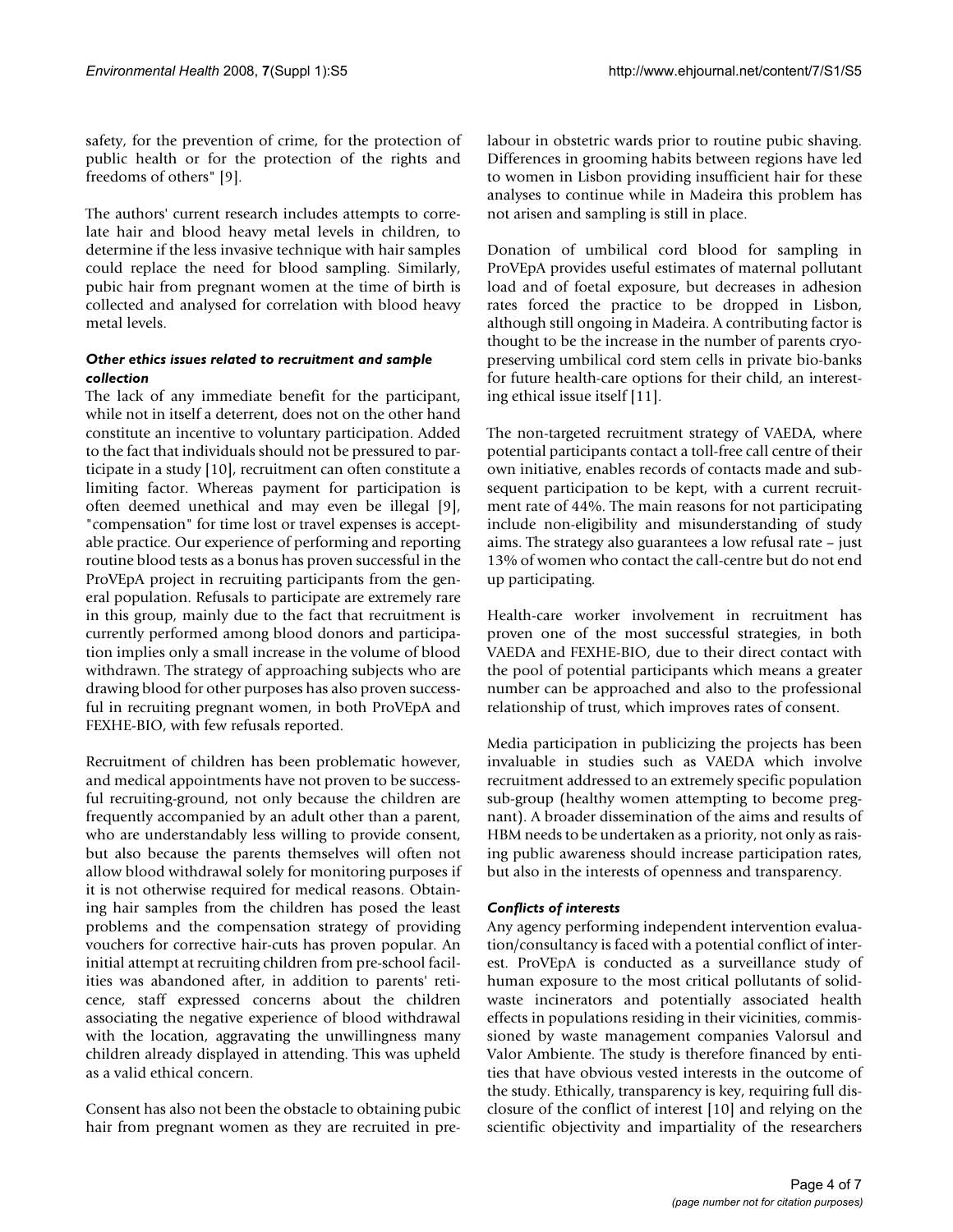and their responsibility to publish findings, independent of possible negative reactions from any stakeholders, whether they are public, governmental or industrial [12]. In parallel, a supervisory committee appraises the rigour and independence of the study and of the contactor-consultancy relationship.

The waste management companies are required, as a follow-up to environmental impact reporting conducted as a part of the licensing procedure, to carry out Environmental and Public Health monitoring programs, as risk surveillance and control measures, for the duration of the facility's life span. This practice was compulsorily implemented in the late nineties in response to public and scientific concerns over the widespread use of incineration, in an attempt to mitigate the conflict of interests between the public's right to the safeguarding of their health and to the proof thereof, and the companies' interests. However, as with other forms of public health research, evaluation of results requires careful study of risk-benefit ratios. Waste incineration is conducted in the public's interests and is not a purely profit-making industry. Potential negative impacts of waste incineration on human health must be weighed against the relative risks to both human health and environmental quality of alternative methods of waste disposal and not simply against its absence.

#### *Information practices*

Obtaining informed consent is crucial to safeguard the autonomy of the participants and is obtained in written form in all studies conducted. It also constitutes an information practice since it usually includes a brief explanation of aims, benefits and requirements of participation, an explanation that withdrawal of consent is permitted at any time and an assurance of the confidentiality of data collected. It covers sample collection and handling and storage and processing of personal data. Consequences and risks are not generally specified as they are only relevant in the case of blood sampling, and in this case (with the exception of VAEDA) the participants are drawing blood irrespectively so possible negative consequences are not linked to, and as such do not constitute a deterrent from, participation.

Assent is not obtained from children as a rule due to their age (one to six years) – in keeping with European law which states that the opinion of the minor shall be considered in proportion to their age [9] -, and to their drawing blood for other purposes. Full written informed consent is invariably required from a parent/guardian.

Besides informed consent prior to the study, reporting of results also presents another occasion for information to be made available to participants. The 'right to know' concerning an individual's health information has lately been

supplemented by the 'right not to know', of particular interest when the health effects of a substance are not know, or if known, reduction options are not clear. Both these rights are protected by European Convention [9]. Current participants in ProVEpA, FEXHE-BIO and the human milk survey are not asked if they wish to be informed of their results and are only individually informed if their readings are outside the normal range, in which case they are informed through their family doctor, in keeping with the law [13]. VAEDA participants will be fully informed of their results – incidence of miscarriages and blood lead and dioxin load – at the end of the project, and the authors have found this to be the main incentive for participation, but similarly an information opt-out is not explicitly offered.

Communicating or not the dioxin or heavy metal load in human milk (ProVEpA and human milk survey) is a sensitive issue which must be approached particularly carefully. The benefits of breast-feeding are so significant that the WHO has advised that they outweigh any risks resulting from exposure of the nursing child to raised pollutant levels in milk [14]. This must be unambiguously communicated to mothers when informing them of their raised pollutant load so that their concerns for the health of their infant do not lead them to stop breast-feeding. The fact that human milk samples and pubic hair samples are frequently pooled for analysis (due to lack of sufficient quantity for individual analysis) further complicates matters (human milk survey and ProVEpA in Madeira), as here abnormal values must be reported highlighting the degree of uncertainty due to the multiple and unknown contributions of the group elements.

Informed consent forms explicitly state that samples will only be kept until analysis and no use beyond that initially predicted and informed to the donor will be made.

#### *Data protection*

Data protection is another topic where public interests are put above the rights of the individuals, namely the right to privacy [4]. Maintaining data confidentiality is a current public concern raised, possibly unduly, by increased use of computerized databases. This topic has been gaining ever greater attention from researchers and law-makers. In spite of this, there is still a lack of regulation on specific aspects in many countries, including Portugal, as can be seen from the tables on data protection, presented in the document "Ethics and data protection in a number of European countries" [15], compiled within the ESBIO project [16].

In order to be able to communicate individual results, and to guarantee access to participants for follow-up sampling in VAEDA and in the human milk survey, volunteers'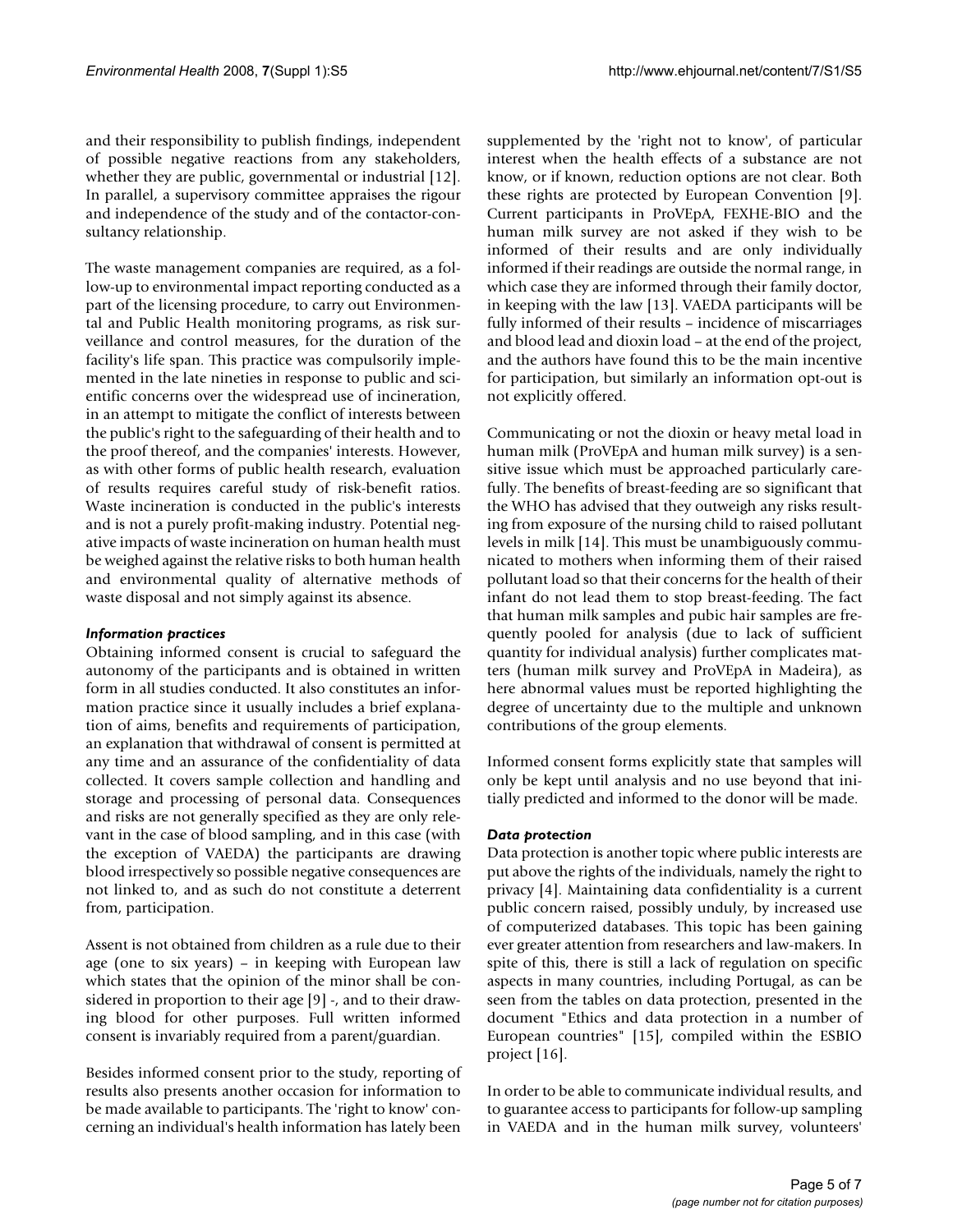identities can not be irreversibly anonymized. However, as all projects store sensitive data on health, participants' names are coded prior to data processing and analysis and database access is protected by user passwords, conforming to legislation on information storage [13]. The security and confidentiality of the data stored is ensured by a number of measures designed to restrict and/or register all forms of access to participants' personal data including physical access to facilities, access to databases and other means of storage and access to means of data insertion and processing [17].

Besides covering all aspects of sample collection, informed consent sought from participants also foresees both the storage and processing of data concerning them. The guarantee of the confidentiality of this data under any circumstances is a fundamental part of initial information practices.

#### *Ethics committees*

Although no official opinions from national ethics bodies have been stated in regard to human biomonitoring [15], all Portuguese public health institutions have an ethics committee to which research and surveillance projects using a HBM approach have to be submitted prior to their commencement, as any project involving data and sample collection. All study protocols mentioned were approved by the University of Lisbon, Faculty of Medicine Ethics Committee. In addition, projects where recruitment involved collaborations with other health institutes were also approved by their respective ethics committees, as was the case of Dr Alfredo da Costa Maternity where pregnant women are recruited in Lisbon and Dona Estefânia Hospital where children were formerly recruited, and all the hospitals and maternities collaborating with FEXHE-BIO's aims of determining foetal exposure to lead. Appraisals from health ethics committees are not legally binding [18] but it is accepted practice to conform to the recommendations made.

#### *Current legislation and constraints*

Apart from legislation covering collection of health information [13], data protection [17], ethics committees [18], the basis of national health policy [5] and individuals' rights [7,8], the only legislation regulating scientific research involving humans not classified as clinical trials is the European Convention on Human Rights and Biomedicine ratified to national law [9]. In addition, no national legislation currently accounts for the surveillance component of biomonitoring as distinct from research, so ethical issues including those presented here are frequently left to the best judgement of the involved professionals or ethics committees.

#### **Conclusion**

The authors are satisfied that the issues of autonomy and beneficence are being handled according to ethical principles, in spite of legislative uncertainty. Current information practices require some alterations, particularly as to the provision of the right to know. Potential misinterpretation of the concept of biobanking in regard to sample storage for the relatively short period between collection and analysis means sample storage practices within the projects underway probably ought to be re-evaluated according to Article 19 of Law no. 12/2005, dated January  $26<sup>th</sup>$  [13]. As the most conspicuous ethical issue, the presence of conflicts of interest has been successfully handled. Raising the profile of human biomonitoring – which the upcoming European-scale Pilot Project to develop a coherent approach to Human Biomonitoring in Europe, foreseen under the European Commission's Environment and Health Action Plan 2004–2010 [19], will contribute to – could have important consequences in terms of public awareness, contributing to improved recruitment rates, and also in legislative terms, thereby clarifying and validating HBM's standing.

#### **Competing interests**

The authors declare that they have no competing interests.

#### **Authors' contributions**

MFR and JPM designed, organize and/or coordinate all projects referred to. AB and MM recruit participants and perform technical and laboratory work for ProVEpA; SS, HTS and MM for VAEDA; VG for FEXHE-BIO; and AB for the human milk project. MFR and SS are responsible for the manuscript text.

#### **Acknowledgements**

ProVEpA is conducted under contract for Valorsul and Valor Ambiente.

VAEDA and FEXHE-BIO are both financed by the Fundação para a Ciência e a Tecnologia with participation by FEDER, under POCI2010; ref. POCI/ SAU-ESP/58298/2004 (VAEDA) and POCI/SAU-ESP/62115/2004 (FEXHE-BIO).

This article has been published as part of *Environmental Health* Volume 7 Supplement 1, 2008: Ethics and communication in human biomonitoring: European perspectives. The full contents of the supplement are available online at<http://www.ehjournal.net/supplements/7/S1>.

#### **References**

- 1. Committee on Human Biomonitoring for Environmental Toxicants, National Research Council of the National Academies: **Human Biomonitoring for Environmental Chemicals.** *The National Academies Press, Washington, DC;*; 2006.
- 2. **Deontological Code of the Portuguese Medical Association** [[http://www.ordemdosmedicos.pt/](http://www.ordemdosmedicos.pt/send_file.php?tid=ZmljaGVpcm9z&did=c81e728d9d4c2f636f067f89cc14862c) [send\\_file.php?tid=ZmljaGVpcm9z&did=c81e728d9d4c2f636f067f89c](http://www.ordemdosmedicos.pt/send_file.php?tid=ZmljaGVpcm9z&did=c81e728d9d4c2f636f067f89cc14862c) [c14862c](http://www.ordemdosmedicos.pt/send_file.php?tid=ZmljaGVpcm9z&did=c81e728d9d4c2f636f067f89cc14862c)]
- 3. World Health Organization: **Fourth WHO-Coordinated Survey of Human Milk for Persistent Organic Pollutants (POPs):** Guidelines for Developing a National Protocol. [\[http://](http://www.who.int/foodsafety/chem/POPprotocol.pdf) [www.who.int/foodsafety/chem/POPprotocol.pdf\]](http://www.who.int/foodsafety/chem/POPprotocol.pdf).